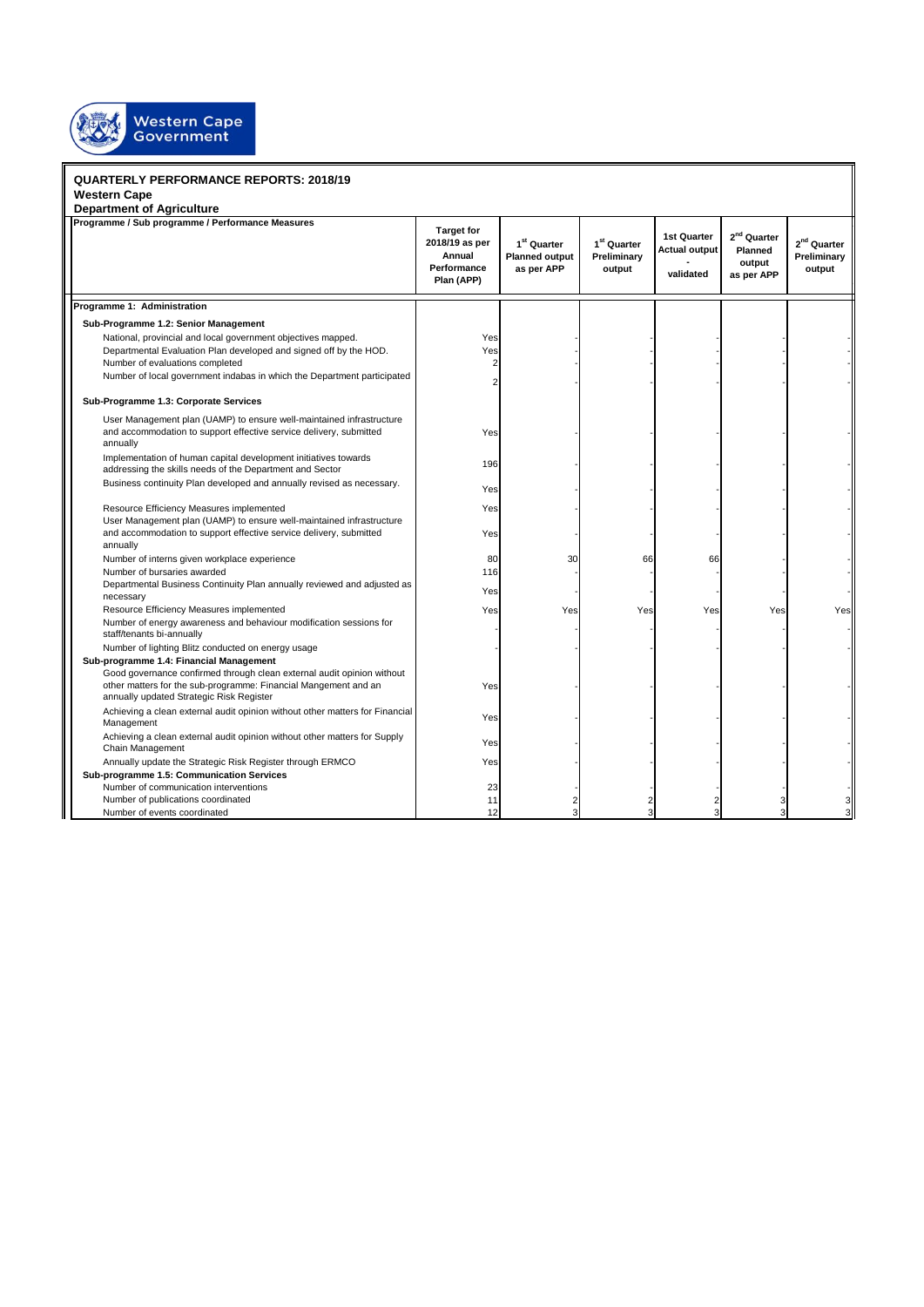| Programme / Sub programme / Performance Measures                                                                                           | <b>Target for</b><br>2018/19 as per<br>Annual<br>Performance<br>Plan (APP) | 1 <sup>st</sup> Quarter<br><b>Planned output</b><br>as per APP | 1 <sup>st</sup> Quarter<br>Preliminary<br>output | <b>1st Quarter</b><br><b>Actual output</b><br>validated | 2 <sup>nd</sup> Quarter<br><b>Planned</b><br>output<br>as per APP | 2 <sup>nd</sup> Quarter<br>Preliminary<br>output |
|--------------------------------------------------------------------------------------------------------------------------------------------|----------------------------------------------------------------------------|----------------------------------------------------------------|--------------------------------------------------|---------------------------------------------------------|-------------------------------------------------------------------|--------------------------------------------------|
| Programme 2: Sustainable Resource Management                                                                                               |                                                                            |                                                                |                                                  |                                                         |                                                                   |                                                  |
| Sub-programme 2.1: Engineering Services                                                                                                    |                                                                            |                                                                |                                                  |                                                         |                                                                   |                                                  |
| Number of engineering services provided to support and increase                                                                            |                                                                            |                                                                |                                                  |                                                         |                                                                   |                                                  |
| agricultural production and optimise sustainable natural resource use.                                                                     | 449                                                                        |                                                                |                                                  |                                                         |                                                                   |                                                  |
| Number of reports detailing the departmental agri-processing activities                                                                    |                                                                            |                                                                |                                                  |                                                         |                                                                   |                                                  |
| Number of progress reports on development of additional water resources                                                                    |                                                                            |                                                                |                                                  |                                                         |                                                                   |                                                  |
| Number of projects of pro-active maintenance of the Clanwilliam Dam<br>canal system supported financially                                  | 1                                                                          |                                                                |                                                  |                                                         |                                                                   |                                                  |
| Number of agricultural infrastructure established                                                                                          | 18                                                                         | $\overline{4}$                                                 |                                                  |                                                         |                                                                   |                                                  |
| Number of agricultural engineering advisory reports prepared                                                                               | 130                                                                        | 25                                                             | 72                                               | 71                                                      | 35                                                                | 80                                               |
| Number of designs with specifications for agricultural engineering solutions<br>provided                                                   | 70                                                                         | 15                                                             | $\overline{7}$                                   | $\overline{7}$                                          | 20                                                                | 9                                                |
| Number of clients provided with engineering advice during official<br>engagements                                                          | 225                                                                        | 45                                                             | 114                                              | 45                                                      | 65                                                                | 86                                               |
| Number of engineering designs for on-farm value adding<br>Sub-programme 2.2. Land Care                                                     | 3                                                                          |                                                                |                                                  |                                                         |                                                                   | οl                                               |
| Number of actions to promote the sustainable use and management of<br>natural agricultural resources                                       | 432                                                                        |                                                                |                                                  |                                                         |                                                                   |                                                  |
| Number of awareness campaigns conducted on LandCare                                                                                        | 6                                                                          |                                                                |                                                  |                                                         |                                                                   |                                                  |
| Number of capacity building exercises conducted within approved<br>LandCare projects                                                       | 6                                                                          |                                                                |                                                  |                                                         |                                                                   |                                                  |
| Number of area wide planning                                                                                                               | 10                                                                         |                                                                |                                                  |                                                         |                                                                   |                                                  |
| Number of youth attending Junior LandCare initiatives                                                                                      | 7 0 0 0                                                                    |                                                                |                                                  |                                                         |                                                                   |                                                  |
| Number of hectares alien trees cleared along rivers                                                                                        | 60                                                                         |                                                                |                                                  |                                                         |                                                                   |                                                  |
| Number of river system improvement plans implemented                                                                                       |                                                                            |                                                                |                                                  |                                                         |                                                                   |                                                  |
| Number of actions to support the sustainable use of the riparian zone of<br>the Berg River                                                 | 3                                                                          |                                                                |                                                  |                                                         |                                                                   |                                                  |
| Number of hectares of agricultural land rehabilitated                                                                                      | 3 0 0 0                                                                    | 500                                                            | 452                                              | 452                                                     | 1 0 0 0                                                           | 462                                              |
| Number of green jobs created                                                                                                               | 90                                                                         | 10                                                             | 16                                               | 92                                                      | 30                                                                | 161                                              |
| Number of protection works                                                                                                                 | 30                                                                         | 5                                                              | 3                                                |                                                         | 10                                                                | 27                                               |
| Number of drainage works                                                                                                                   | 20                                                                         | 5                                                              | 4                                                | 3                                                       | 5                                                                 |                                                  |
| Number of veld utilisation works                                                                                                           | 135                                                                        | 30                                                             | 45                                               |                                                         | 40                                                                | 8                                                |
| Number of EPWP person days                                                                                                                 | 20 700                                                                     | 2 100                                                          | 3724                                             | 3 2 4 6                                                 | 6 200                                                             | 5 2 6 7                                          |
| Number of farm plans updated for sustainable farming purposes<br>Kilometres of fence erected                                               | 225<br>10                                                                  | 50                                                             | 66                                               | 38                                                      | 50                                                                | 22                                               |
| Sub-programme 2.3: Land Use Management                                                                                                     |                                                                            |                                                                |                                                  |                                                         |                                                                   |                                                  |
| Number of regulated land use actions to promote the implementation of<br>sustainable use and management of natural agricultural resources. | 900                                                                        |                                                                |                                                  |                                                         |                                                                   |                                                  |
| Number of agro-ecosystem management plans developed                                                                                        | Exepted from<br>planning for this<br>indicator                             |                                                                |                                                  |                                                         |                                                                   |                                                  |
| Number of farm management plans developed                                                                                                  | 50                                                                         | 5                                                              | 5                                                | 3                                                       | 15                                                                | 11                                               |
| Number of applications for subdivision and rezoning of agricultural land<br>commented on                                                   | 900                                                                        | 220                                                            | 165                                              | 165                                                     |                                                                   |                                                  |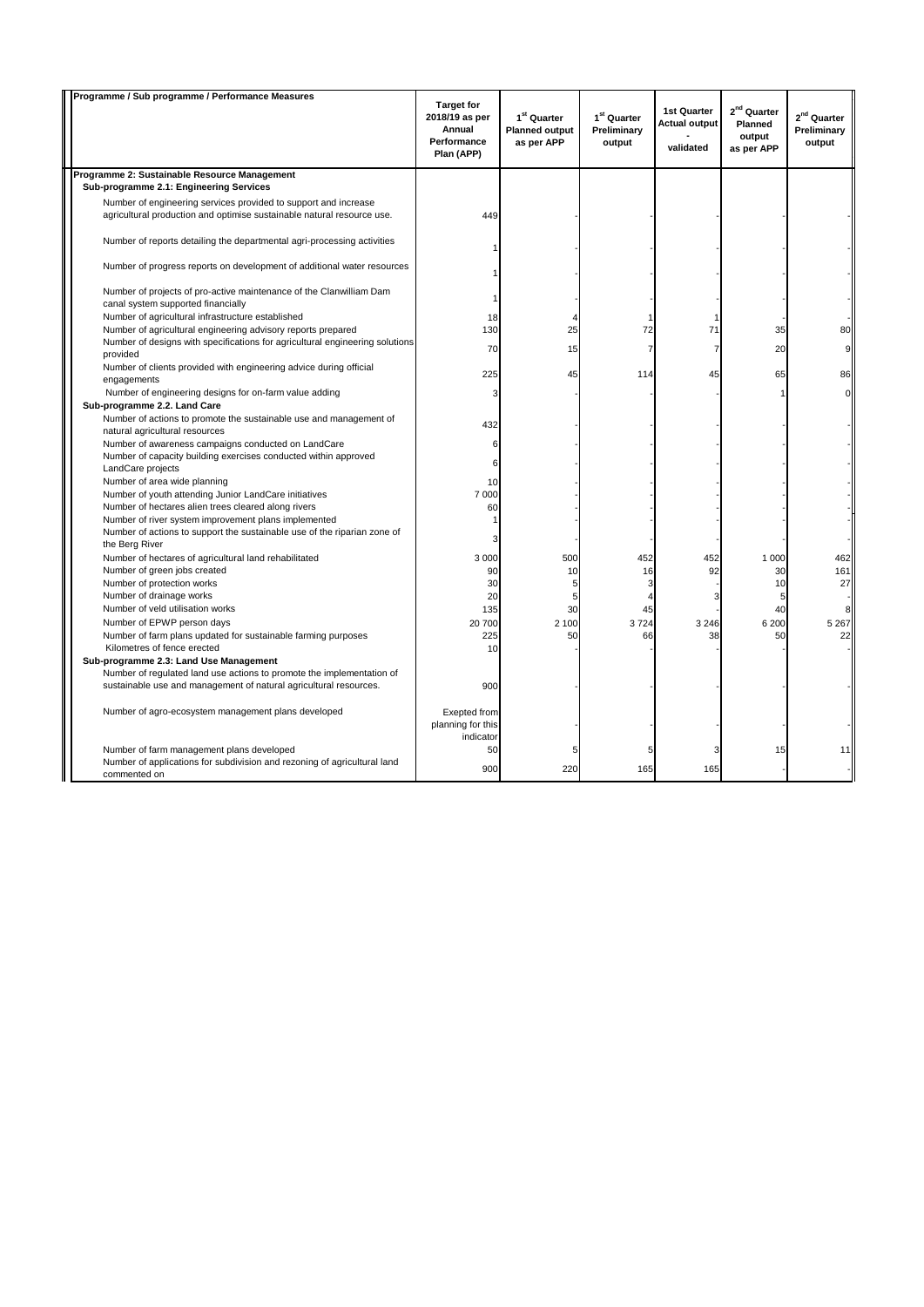|   | Programme / Sub programme / Performance Measures                                                         | <b>Target for</b><br>2018/19 as per<br>Annual<br>Performance<br>Plan (APP) | 1 <sup>st</sup> Quarter<br><b>Planned output</b><br>as per APP | 1 <sup>st</sup> Quarter<br>Preliminary<br>output | <b>1st Quarter</b><br><b>Actual output</b><br>validated | 2 <sup>nd</sup> Quarter<br>Planned<br>output<br>as per APP | 2 <sup>nd</sup> Quarter<br>Preliminary<br>output |
|---|----------------------------------------------------------------------------------------------------------|----------------------------------------------------------------------------|----------------------------------------------------------------|--------------------------------------------------|---------------------------------------------------------|------------------------------------------------------------|--------------------------------------------------|
|   | Sub-programme 2.4: Disaster Risk Management                                                              |                                                                            |                                                                |                                                  |                                                         |                                                            |                                                  |
|   | Number of support services provided to clients with regards to agricultural<br>disaster risk management. | 42                                                                         |                                                                |                                                  |                                                         |                                                            |                                                  |
|   | Number of disaster relief schemes managed                                                                |                                                                            |                                                                |                                                  |                                                         |                                                            |                                                  |
|   | Number of disaster risk reduction services managed                                                       |                                                                            |                                                                |                                                  |                                                         |                                                            |                                                  |
|   | Number of early warning advisory reports issued                                                          | 40                                                                         |                                                                | 8                                                |                                                         | 13                                                         |                                                  |
|   | Programme 3: Farmer Support and Development                                                              |                                                                            |                                                                |                                                  |                                                         |                                                            |                                                  |
|   | Sub-programme 3.1: Farmer-settlement and Development                                                     |                                                                            |                                                                |                                                  |                                                         |                                                            |                                                  |
|   | Number of farm assessments and farm plans completed for smallholder                                      |                                                                            |                                                                |                                                  |                                                         |                                                            |                                                  |
|   | and commercial farmers within the agrarian reform initiatives                                            | 172                                                                        |                                                                |                                                  |                                                         |                                                            |                                                  |
|   | Number of smallholder producers supported                                                                | 54                                                                         | 5                                                              | 17                                               | 17                                                      | 22                                                         | 19                                               |
|   | Number of farm plans completed                                                                           | 86                                                                         | 9                                                              | 11                                               |                                                         |                                                            |                                                  |
|   | Number of commercial farmers supported                                                                   | 61                                                                         | 6                                                              | 15                                               | 17                                                      | 24                                                         | 13                                               |
|   | Number of farm assessments completed                                                                     | 86                                                                         | 9                                                              | 11                                               | 11                                                      | 34                                                         | 36                                               |
|   | Sub-programme 3.2: Extension and Advisory Services                                                       |                                                                            |                                                                |                                                  |                                                         |                                                            |                                                  |
|   | Number of site visits to subsistence, smallholder and commercial farmers                                 |                                                                            |                                                                |                                                  |                                                         |                                                            |                                                  |
|   | to deliver extension and advisory services.                                                              | 4015                                                                       |                                                                |                                                  |                                                         |                                                            |                                                  |
|   | Number of smallholder producers supported with agricultural advice                                       | 1620                                                                       | 405                                                            | 573                                              | 573                                                     | 405                                                        | 620                                              |
|   | Number of commodity groups supported                                                                     | 10                                                                         |                                                                |                                                  |                                                         |                                                            |                                                  |
|   | Number of agri-processing businesses supported in rural areas                                            | $\overline{2}$                                                             |                                                                |                                                  |                                                         |                                                            |                                                  |
|   | Number of projects supported through mentorship                                                          | 54                                                                         | 6                                                              | 6                                                | 6                                                       | 22                                                         | 18                                               |
|   | Number of agricultural businesses skills audited                                                         | 80                                                                         | 10                                                             | 10                                               | 10                                                      | 30                                                         | 30                                               |
| O | Number of farmers supported with advice                                                                  | 4015                                                                       | 1 200                                                          | 1 2 0 3                                          | 1 2 0 3                                                 | 1 200                                                      | 1 2 8 9                                          |
|   | Number of agricultural demonstrations facilitated<br>Number of farmers' days held                        | 63<br>24                                                                   | 6<br>$\overline{A}$                                            | 16                                               | 16                                                      | 25                                                         | 33<br>11                                         |
|   | Sub-programme 3.3: Food Security                                                                         |                                                                            |                                                                |                                                  |                                                         |                                                            |                                                  |
|   | Number of food security projects implemented as per integrated Food<br>Security Strategy of SA (IFSS-SA) | 942                                                                        |                                                                |                                                  |                                                         |                                                            |                                                  |
|   | Number of food security awareness campaigns held                                                         |                                                                            |                                                                |                                                  |                                                         |                                                            |                                                  |
|   | Number of city farm projects supported                                                                   |                                                                            |                                                                |                                                  |                                                         |                                                            |                                                  |
|   | Number of households supported with agricultural food production                                         |                                                                            |                                                                |                                                  |                                                         |                                                            |                                                  |
|   | initiatives                                                                                              | 864                                                                        | 96                                                             | 102                                              | 102                                                     | 400                                                        | 401                                              |
|   | Number of hectares planted for food production.                                                          | 2 4 0 0                                                                    |                                                                |                                                  |                                                         | 2 000                                                      | 4476                                             |
|   | Number of community food security projects supported                                                     | 62                                                                         | 6                                                              | 6                                                | 6                                                       | 25                                                         | 25                                               |
|   | Number of participants in community food security projects                                               | 372                                                                        | 36                                                             | 33                                               | 33                                                      | 150                                                        | 133                                              |
|   | Number of school food gardens supported                                                                  | 16                                                                         | $\overline{2}$                                                 | 3                                                | 3                                                       | 6                                                          | $5\overline{5}$                                  |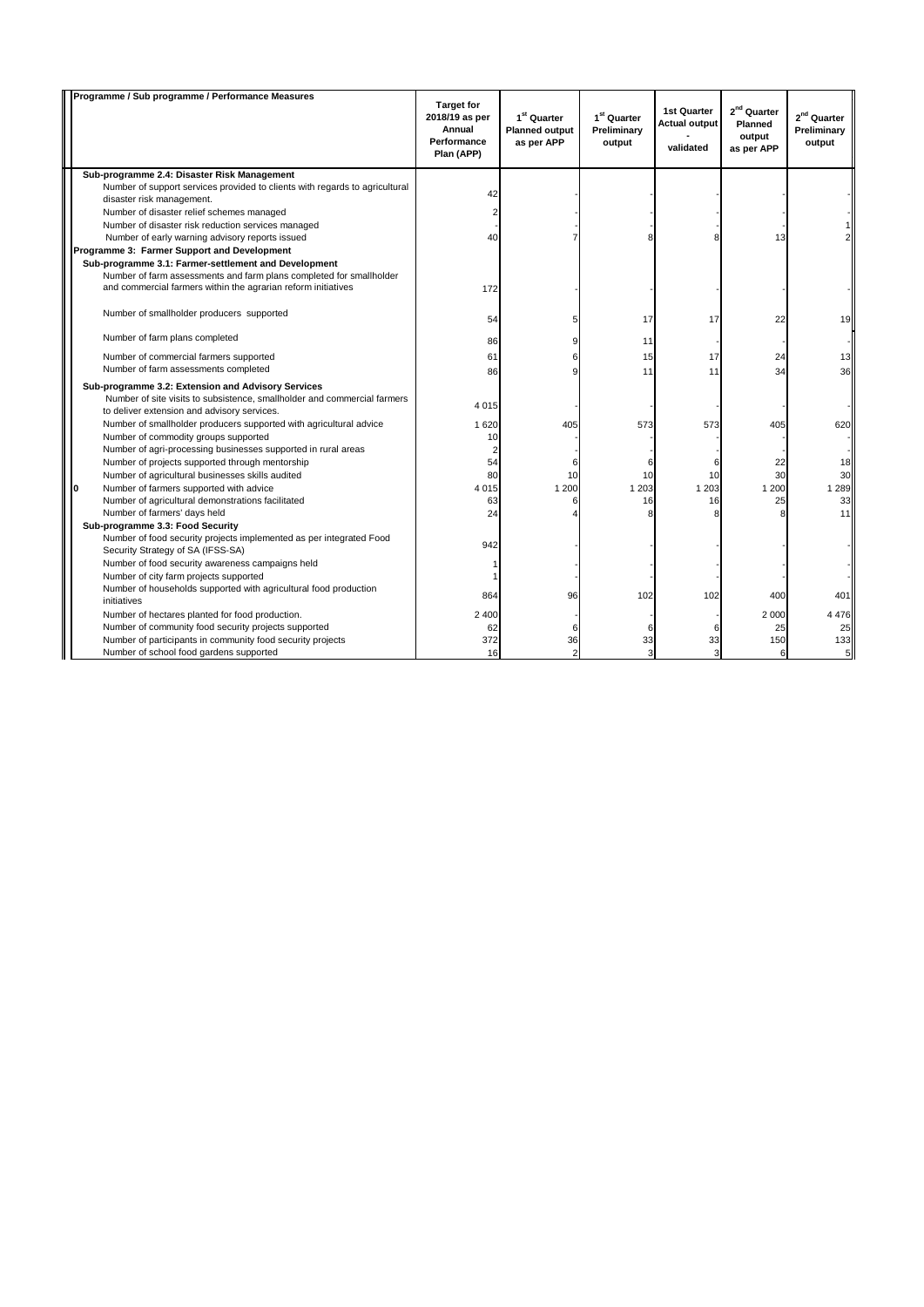| Programme / Sub programme / Performance Measures                                                                                              |                                                                            |                                                                |                                                  |                                                  |                                                                   |                                                  |
|-----------------------------------------------------------------------------------------------------------------------------------------------|----------------------------------------------------------------------------|----------------------------------------------------------------|--------------------------------------------------|--------------------------------------------------|-------------------------------------------------------------------|--------------------------------------------------|
|                                                                                                                                               | <b>Target for</b><br>2018/19 as per<br>Annual<br>Performance<br>Plan (APP) | 1 <sup>st</sup> Quarter<br><b>Planned output</b><br>as per APP | 1 <sup>st</sup> Quarter<br>Preliminary<br>output | 1st Quarter<br><b>Actual output</b><br>validated | 2 <sup>nd</sup> Quarter<br><b>Planned</b><br>output<br>as per APP | 2 <sup>nd</sup> Quarter<br>Preliminary<br>output |
| Number of participants in school food gardens                                                                                                 | 96                                                                         | 12                                                             | 18                                               | 18                                               | 36                                                                | 34                                               |
| Sub-programme 3.4: Casidra SOC Ltd                                                                                                            |                                                                            |                                                                |                                                  |                                                  |                                                                   |                                                  |
| Number of agricultural projects facilitated.<br>The day to day management of the provincial state farms with a view                           | 44                                                                         |                                                                |                                                  |                                                  |                                                                   |                                                  |
| towards breaking even                                                                                                                         | 1                                                                          |                                                                |                                                  |                                                  |                                                                   |                                                  |
| Number of agricultural projects facilitated outside of commodity structures                                                                   | 8                                                                          |                                                                | 4                                                |                                                  |                                                                   |                                                  |
| Number of agricultural projects facilitated within commodity structures                                                                       | 36                                                                         | 6                                                              | 8                                                |                                                  | 10                                                                | 10                                               |
| Programme 4: Veterinary Services                                                                                                              |                                                                            |                                                                |                                                  |                                                  |                                                                   |                                                  |
| Sub-programme 4.1: Animal Health                                                                                                              |                                                                            |                                                                |                                                  |                                                  |                                                                   |                                                  |
| Number of animals surveyed for diseases.                                                                                                      | 900 000                                                                    |                                                                |                                                  |                                                  |                                                                   |                                                  |
| Number of visits to epidemiological units for veterinary interventions.                                                                       | 70 000                                                                     | 18 000                                                         | 2 9 9 8                                          | 3038                                             | 18 000                                                            | 3 4 2 0                                          |
|                                                                                                                                               |                                                                            |                                                                |                                                  |                                                  |                                                                   |                                                  |
| Number of cats and dogs vaccinated against Rabies<br>Number of cattle tested by the intra-dermal test for Bovine Tuberculosis                 | 70 000                                                                     | 18 000                                                         | 27 4 63                                          | 30722                                            | 18 000                                                            | 36 197                                           |
|                                                                                                                                               | 70 000                                                                     | 18 000                                                         | 20 872                                           | 16 601                                           | 18 000                                                            | 24 673                                           |
| Number of cattle serum sampled and serologically tested for Brucellosis                                                                       | 70 000                                                                     | 18 000                                                         | 16 162                                           | 20 639                                           | 18 000                                                            | 22 222                                           |
| Number of animals surveyed for diseases other than rabies, Bovine<br><b>Tuberculosis and Brucellosis</b><br>Sub-programme 4.2: Export Control | 690 000                                                                    | 173 000                                                        | 288 773                                          | 332 123                                          | 173 000                                                           | 332 707                                          |
| Number of clients serviced for animal and animal products export control                                                                      | 405                                                                        |                                                                |                                                  |                                                  |                                                                   |                                                  |
| Number of export control certificates issued                                                                                                  | 19 350                                                                     | 4 900                                                          | 4 900                                            | 3935                                             | 4820                                                              | 3500                                             |
| Number of export establishment audits conducted                                                                                               | 172                                                                        | 36                                                             | 36                                               | 30                                               | 42                                                                | 42                                               |
| Number of samples collected for National Chemical Residue Control<br>Programme at export establishments                                       | 109                                                                        | 29                                                             | 29                                               | 18                                               | 29                                                                | 71                                               |
| Sub-programme 4.3: Veterinary Public Health                                                                                                   |                                                                            |                                                                |                                                  |                                                  |                                                                   |                                                  |
| Average percentage of compliance of all operating abbatoirs in the<br>Province to meat safety legislation                                     | 60                                                                         |                                                                |                                                  |                                                  |                                                                   |                                                  |
| Average percentage of compliance of all operating abbatoirs in the<br>Province to meat safety legislation                                     | 60                                                                         |                                                                |                                                  |                                                  |                                                                   |                                                  |
| Number of public awareness sessions held                                                                                                      | 25                                                                         | 6                                                              | 6                                                | 6                                                | 6                                                                 |                                                  |
| Number of food safety audits conducted                                                                                                        | 55                                                                         | 13                                                             | g                                                |                                                  | 14                                                                | 14                                               |
| Sub-programme 4.4: Veterinary Laboratory Services                                                                                             |                                                                            |                                                                |                                                  |                                                  |                                                                   |                                                  |
| Number of specimens tested<br>Number of samples tested for chemical residues                                                                  | 220 000<br>500                                                             | 50                                                             |                                                  |                                                  | 50                                                                |                                                  |
| Number of laboratory tests performed according to prescribe standards.                                                                        |                                                                            |                                                                |                                                  |                                                  |                                                                   |                                                  |
| Total number of specimens tested for Controlled/ Notifiable diseases                                                                          | 190 000                                                                    | 39 000                                                         | 57 910                                           | 57 923                                           | 48 000                                                            | 64 326                                           |
|                                                                                                                                               | 190 000                                                                    | 39 000                                                         | 59 693                                           | 59 955                                           | 48 000                                                            | 66 904                                           |
| Total number of Veterinary Public Health samples tested                                                                                       | 2 0 0 0                                                                    | 500                                                            | 369                                              | 369                                              | 650                                                               | 282                                              |
| Number of samples tested for small holder farmers<br>Number of specimens tested                                                               | 1500<br>220 000                                                            | 450<br>46 000                                                  | 707                                              | 737<br>62 273                                    | 400<br>63 000                                                     | 1 0 2 2<br>75 129                                |
| Programme 5: Research and Technology Development Services                                                                                     |                                                                            |                                                                | 62 278                                           |                                                  |                                                                   |                                                  |
| Sub-programme 5.1: Research                                                                                                                   |                                                                            |                                                                |                                                  |                                                  |                                                                   |                                                  |
| Research projects executed to support research and technology<br>development                                                                  | 80                                                                         |                                                                |                                                  |                                                  |                                                                   |                                                  |
| Number of research projects implemented to improve agricultural<br>production                                                                 | 80                                                                         |                                                                |                                                  |                                                  |                                                                   |                                                  |
| Number of climate change projects executed                                                                                                    | 20                                                                         |                                                                |                                                  |                                                  |                                                                   |                                                  |
| Number of agri processing projects executed                                                                                                   | 15                                                                         |                                                                |                                                  |                                                  |                                                                   |                                                  |
| Number of research committee meetings to evaluate projects                                                                                    | 4                                                                          |                                                                |                                                  |                                                  |                                                                   |                                                  |
| Number of meetings with industry organisations to establish research<br>needs                                                                 | 30                                                                         |                                                                | 6                                                |                                                  | 9                                                                 |                                                  |
| Number of WCARF meetings to coordinate research                                                                                               | 3                                                                          |                                                                |                                                  |                                                  |                                                                   |                                                  |
| Number of SmartAgri newsletters published.                                                                                                    | 4                                                                          |                                                                |                                                  |                                                  |                                                                   |                                                  |
| Sub-programme 5.2: Technology Transfer<br>Provide scientific and technical information                                                        | 333                                                                        |                                                                |                                                  |                                                  |                                                                   |                                                  |
| Number of scientific papers published                                                                                                         | 25                                                                         |                                                                |                                                  |                                                  |                                                                   |                                                  |
| Number of research presentations made at peer reviewed events.                                                                                | 50                                                                         | 5                                                              |                                                  |                                                  | 25                                                                | 23                                               |
| Number of research presentations made at technology transfer events                                                                           | 100                                                                        | 20                                                             | 20                                               | 20                                               | 30                                                                | 39                                               |
| Number of articles in popular media                                                                                                           | 120                                                                        | 25                                                             | 21                                               | 21                                               | 35                                                                | 32                                               |
|                                                                                                                                               |                                                                            |                                                                |                                                  |                                                  |                                                                   |                                                  |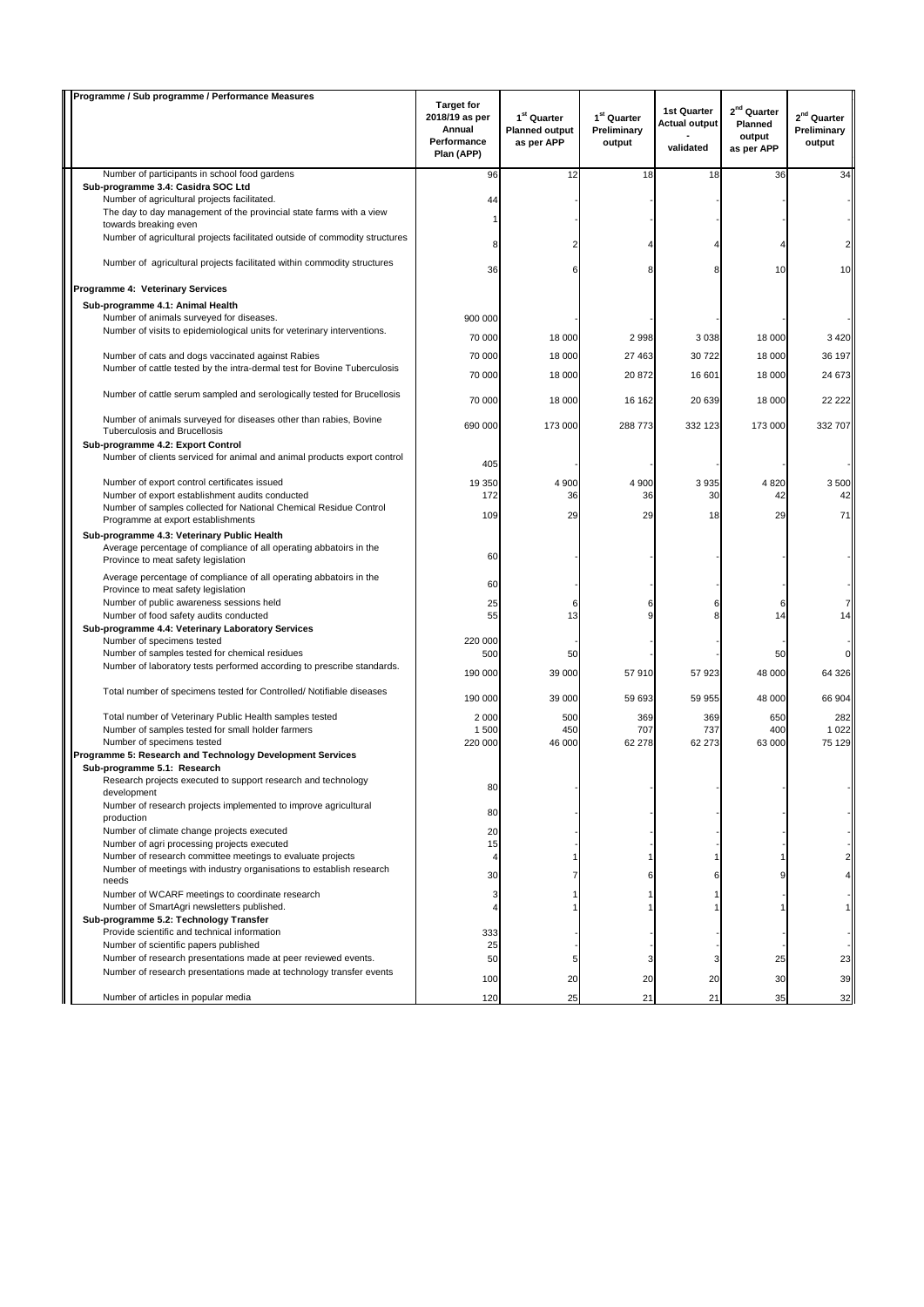| Programme / Sub programme / Performance Measures                                                              | <b>Target for</b>                                     |                                                                |                                                  | 1st Quarter                       | 2 <sup>nd</sup> Quarter         |                                                  |
|---------------------------------------------------------------------------------------------------------------|-------------------------------------------------------|----------------------------------------------------------------|--------------------------------------------------|-----------------------------------|---------------------------------|--------------------------------------------------|
|                                                                                                               | 2018/19 as per<br>Annual<br>Performance<br>Plan (APP) | 1 <sup>st</sup> Quarter<br><b>Planned output</b><br>as per APP | 1 <sup>st</sup> Quarter<br>Preliminary<br>output | <b>Actual output</b><br>validated | Planned<br>output<br>as per APP | 2 <sup>nd</sup> Quarter<br>Preliminary<br>output |
| Number of information packs developed                                                                         | 12                                                    | 3                                                              | 3                                                | 3                                 | Э                               |                                                  |
| Number of technology transfer events conducted                                                                | 6                                                     | 1                                                              |                                                  |                                   |                                 |                                                  |
| Number of agricultural condition reports designed and disseminated                                            | 8                                                     |                                                                |                                                  |                                   |                                 |                                                  |
| Number of climate reports distributed                                                                         | 12                                                    |                                                                |                                                  |                                   |                                 |                                                  |
| Sub-programme 5.3: Research Infrastructure Support                                                            |                                                       |                                                                |                                                  |                                   |                                 |                                                  |
| Provide on-farm infrastructure support                                                                        | 7                                                     |                                                                |                                                  |                                   |                                 |                                                  |
| Number of research infrastructure managed                                                                     | 7                                                     |                                                                |                                                  |                                   |                                 |                                                  |
| Number of technical working committee meetings on research farms                                              | 14                                                    |                                                                |                                                  |                                   |                                 |                                                  |
| Programme 6: Agricultural Economics Services<br>Sub-programme 6.1: Production Economics and Marketing Support |                                                       |                                                                |                                                  |                                   |                                 |                                                  |
| Number of stakeholders provided with agricultural economic services                                           | 2990                                                  |                                                                |                                                  |                                   |                                 |                                                  |
| Number of budgets updated                                                                                     | 50                                                    |                                                                |                                                  |                                   |                                 |                                                  |
| Number of agricultural cooperatives developed                                                                 |                                                       |                                                                |                                                  |                                   |                                 |                                                  |
| Numbers of participants attended the Ethical Trade training                                                   | 1 1 0 0                                               |                                                                |                                                  |                                   |                                 |                                                  |
| Number of growers registered as members of ethical trade programmes                                           | 1700                                                  |                                                                |                                                  |                                   |                                 |                                                  |
| Number of Agribusinesses supported with marketing services.                                                   | 65                                                    | 30                                                             | 37                                               | 37                                |                                 |                                                  |
| Number of agri-businesses supported with production economic services                                         | 80                                                    | 30                                                             | 31                                               | 31                                | 25                              | 40                                               |
| Number of marketing information outputs disseminated                                                          | 30                                                    | 8                                                              | 9                                                | 9                                 | 8                               | 8                                                |
| Number of budgets developed                                                                                   | 25                                                    | $\overline{7}$                                                 | 6                                                | 6                                 | 7                               | 19                                               |
| Number of existing agricultural cooperatives supported                                                        | 20                                                    | $\overline{7}$                                                 | $\overline{7}$                                   | $\overline{7}$                    | 5                               | 8                                                |
| Number of stakeholders engaged on agricultural economic activities                                            | 20                                                    | 6                                                              | 10                                               | 10                                | 6                               | 5 <sup>1</sup>                                   |
| Number of agricultural economic studies conducted                                                             | 35                                                    | 11                                                             | $\overline{7}$                                   | $\overline{7}$                    | 11                              | 11                                               |
| Number of activities supported to promote Western Cape products                                               |                                                       |                                                                |                                                  |                                   |                                 |                                                  |
| Sub-programme 6.2: Agro-Processing Support                                                                    |                                                       |                                                                |                                                  |                                   |                                 |                                                  |
| Agri processing initiatives performed to support agri processing.                                             | 5                                                     |                                                                |                                                  |                                   |                                 |                                                  |
| Value of committed investment for greenfields and expansion agricultural<br>and agribusiness projects.        | R310m                                                 |                                                                |                                                  |                                   |                                 |                                                  |
| Number of agro-processing initiatives supported.                                                              | 5                                                     |                                                                |                                                  |                                   |                                 |                                                  |
| Sub-programme 6.3: Macroeconomics Support                                                                     |                                                       |                                                                |                                                  |                                   |                                 |                                                  |
| Number of surveys conducted                                                                                   |                                                       |                                                                |                                                  |                                   |                                 |                                                  |
| Number of information activities performed to support sound decision                                          |                                                       |                                                                |                                                  |                                   |                                 |                                                  |
| making                                                                                                        | 463                                                   |                                                                |                                                  |                                   |                                 |                                                  |
| Number of economic reports compiled                                                                           | 30                                                    | 10                                                             | 5                                                | հ                                 | 10                              |                                                  |
| Number of databases populated                                                                                 | 150                                                   |                                                                |                                                  |                                   |                                 |                                                  |
| A database to share agri-processing economic opportunities maintained                                         |                                                       |                                                                |                                                  |                                   |                                 |                                                  |
|                                                                                                               | -1                                                    |                                                                |                                                  |                                   |                                 |                                                  |
| Number of information dessemination activities conducted                                                      | 107                                                   | 27                                                             | 33                                               | 33                                | 32                              | 53                                               |
| Number of agricultural economic information responses provided                                                | 175                                                   | 50                                                             | 54                                               | 54                                | 50                              | 73                                               |